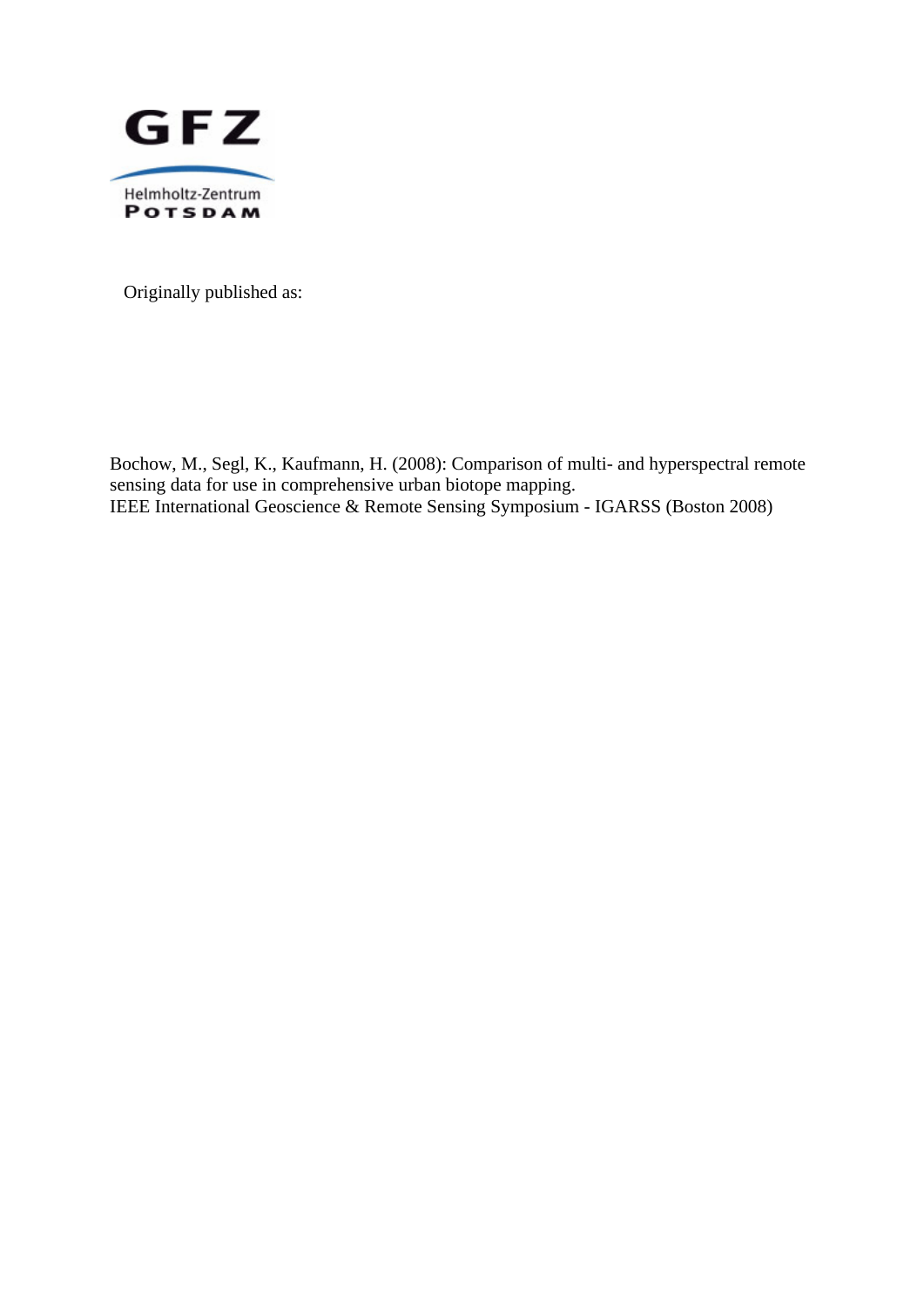# COMPARISON OF MULTI- AND HYPERSPECTRAL REMOTE SENSING DATA FOR USE IN COMPREHENSIVE URBAN BIOTOPE MAPPING

*Mathias Bochow, Karl Segl and Hermann Kaufmann* 

Helmholtz Centre Potsdam – German Research Centre for Geosciences (GFZ Potsdam), Section 1.4 Remote Sensing, Telegrafenberg, A 17, 14473 Potsdam, Germany; phone (+49)331-288-1198, fax (+49)331-288-1192, {mbochow}{segl}{charly}@gfz-potsdam.de

# **ABSTRACT**

We classified 922 urban biotopes from 11 different biotope types in a 50.6 km<sup>2</sup> study area in Berlin, Germany. As input advanced data products were derived from hyperspectral and simulated multispectral data. Urban surface materials were derived from the hyperspectral data by classification and linear spectral unmixing. Multispectral data was classified using four different per-pixel and object-oriented classifiers. The results show that our developed method for biotope classification works well with hyperspectral and with multispectral input data yielding comparable overall accuracies of 88.1 and 91.3 percent.

*Index Terms—* urban biotope mapping, remote sensing, hyperspectral, multispectral, automation, spatial metrics

#### **1. INTRODUCTION**

Urban biotope maps are of high importance for ecological urban planning and well established in Germany. Most of the bigger cities accomplished initial mappings of urban biotopes, which can be thought of as city structure types categorized by their ecological value and functions, over the last 20 years using a detailed and complex mapping key [1, 2]. In common practice, area-wide mapping and monitoring of urban biotopes is based on visual interpretation of colorinfrared aerial photographs and field investigations. Since this procedure is very time-consuming and costly it often cannot keep up with the pace of urban development. Against this background, there are astonishingly few investigations dealing with the automation of these mappings by an automated analysis of remote sensing data although such automation, even of parts of the mapping procedure, holds the potential of being faster, reproducible and objective.

This paper presents a novel method for the automatic identification of urban biotope types based on remote sensing and GIS data. This method is the essential part of an automatic update system for existing urban biotope maps [3]. Whereas in former investigations [4, 5] we used hyperspectral images as input data the focus of this paper lies on the needed spectral resolution of the optical input data by a comparison of airborne hyperspectral (HyMap) and high resolution multispectral data (simulated IKONOS).

The remainder of this paper is organized as follows: Section 2 describes the basic input data. Section 3 deals with the retrieval of advanced data products from hyperspectral (3.1) and multispectral (3.2) input data needed for biotope classification. In section 4 the overall approach of urban biotope classification is briefly introduced. Section 5 and 6 show and discuss the achieved results and give an outlook on future work.

#### **2. DATA**

The developed method for classifying urban biotopes needs three types of basic input data: (1) Optical high resolution remote sensing data, (2) a high resolution digital surface model (DSM) and (3) the existing biotope map. The analysis was carried out on hyperspectral HyMap data (126 spectral bands, 3.5 m spatial resolution) and a DSM (1 m spatial resolution) generated from images of the HRSC-AX camera by a multi-image matching technique [6, 7]. Both data types were acquired in 2005 over a test site in the city of Berlin, Germany.

A normalized digital surface model (nDSM) that stores the heights of objects over ground surface was derived from the DSM in two steps: First, a digital terrain model (DTM) was calculated by an advanced filtering technique. Then the DTM was subtracted from the DSM. The resulting nDSM was resampled to the resolution of the HyMap data and serve as input for feature calculation (section 4). At last, a mask image of high objects was created by applying a height threshold of 1.8 meters to the nDSM.

The HyMap data was atmospherically corrected using an in-house developed hybrid method (ACUM algorithm). It employs the radiative transfer models of MODTRAN in order to calculate at-surface reflectance taking a DSM as supplementary data. The geometric correction was done with an in-house developed parametric geocoding approach utilizing the in-flight recorded exterior orientation parameters, a DSM and ground control points. The resulting root mean square (RMS) error of less than one pixel allows an accurate overlay of the input data.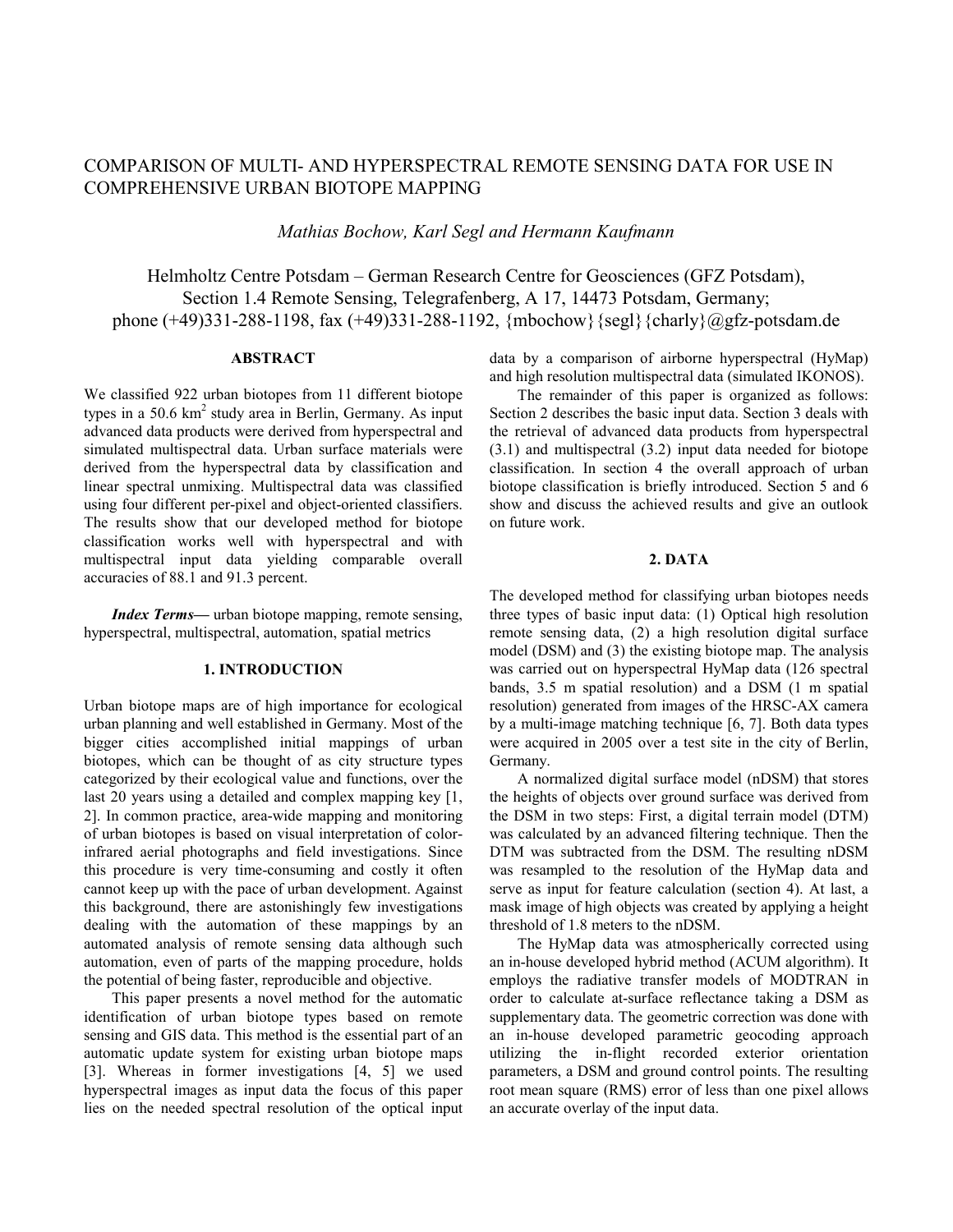Multispectral data was simulated by spectrally degrading the HyMap data using the spectral response function of the IKONOS sensor. This ensures an accurate comparison of the results from both data types.

The areas of analyzed biotopes were taken from the official biotope map of Berlin with the state of June 2006. 11 biotope types, namely detached house development, block development, perimeter block development, apartment block development, mid-rise dwellings development, highrise building development, industrial areas, traffic areas, allotment gardens, sport areas and ornamental lawns were selected for the study. These are very common types in German cities representing about 50% of the test site which has an extent of  $50.6 \text{ km}^2$ .



Figure 1. Example biotopes in aerial images for 6 of the 11 biotope types: (BA) detached house development, (BB\_b) block development, (BB\_r) perimeter block develop., (BB\_z) mid-rise dwellings develop., (BC) high-rise building develop., (EC) ornamental lawns

### **3. RETRIEVAL OF ADVANCED INPUT DATA FOR BIOTOPE CLASSIFICATION**

It is the main aspect of this investigation to examine the feasibility of multispectral data for use with the developed method for biotope classification. In our study with hyperspectral data presented in [4] we used five types of advanced input data for the method: (1) The areas of the biotopes from an existing biotope map, (2) the nDSM, (3)

unmixing layers of surface cover types, (4) unmixing layers of thematic class groups and (5) an image segmentation of the unmixing layers. 3-5 are explained in section 3.1. During the investigations it turned out that the best results could be obtained using only the thematic main classes instead of the detailed surface cover types. Models that were trained with features (explained in section 4) calculated on these thematic main classes were significantly more stable when applying them to an unknown dataset than models that were trained with features calculated on the individual surface cover types. From this finding the main question of this investigation arose whether the thematic main classes could be extracted from a classification of multispectral data. The following subsections explain the processing of hyperspectral and multispectral data to retrieve appropriate advanced data products for the biotope classification.

## **3.1. FROM HYPERSPECTRAL HYMAP DATA**

The derivation of advanced data products from hyperspectral data is only briefly described here because it was developed in former studies [4, 5]. Surface fraction layers were produced by a classification and unmixing of HyMap data comprising 54 man-made and natural surface cover types (25 roof materials, 16 other man-made materials, 5 vegetation types, 2 soil types, 4 water types and 2 types of shadow). We used a processing chain that has been developed at the Helmholtz Centre Potsdam – German Research Centre for Geosciences (GFZ Potsdam) over the past years. It has reached a high degree of automation consisting of (1) a feature-based endmember identification approach [8, 9], followed by (2) a maximum likelihood classification to detect spectrally pure pixels and (3) an iterative neighborhood-oriented linear spectral unmixing procedure [10, 11]. As a new developed feature the classification and unmixing was supplemented with the mask of high objects to improve the identification of objects standing on ground surface (e.g. buildings and trees).

Based on the unmixing result thirteen additional layers were generated which contain the thematic main classes vegetation, trees, soils, roofs, metal roofs, tile roofs, flat roofs, industrial roofs, traffic areas, sport areas, shadow, water and courtyard. These layers were built by summing up the surface fractions of the respective classes per pixel.

Further advanced input data for the feature computation were obtained from a segmentation of the surface fraction layers of classes and thematic main classes. This was done by thresholding the fraction layers with 0.51 (i.e. more than 51% of the pixel have to belong to the class) and by clumping adjacent pixels of a class (or thematic main class, respectively) to a segment. The segments of the thematic main classes are saved in individual segmentation layers since overlapping segments are possible due to several classes that belong to more than one thematic main class (e.g. deciduous trees is in the thematic main class trees and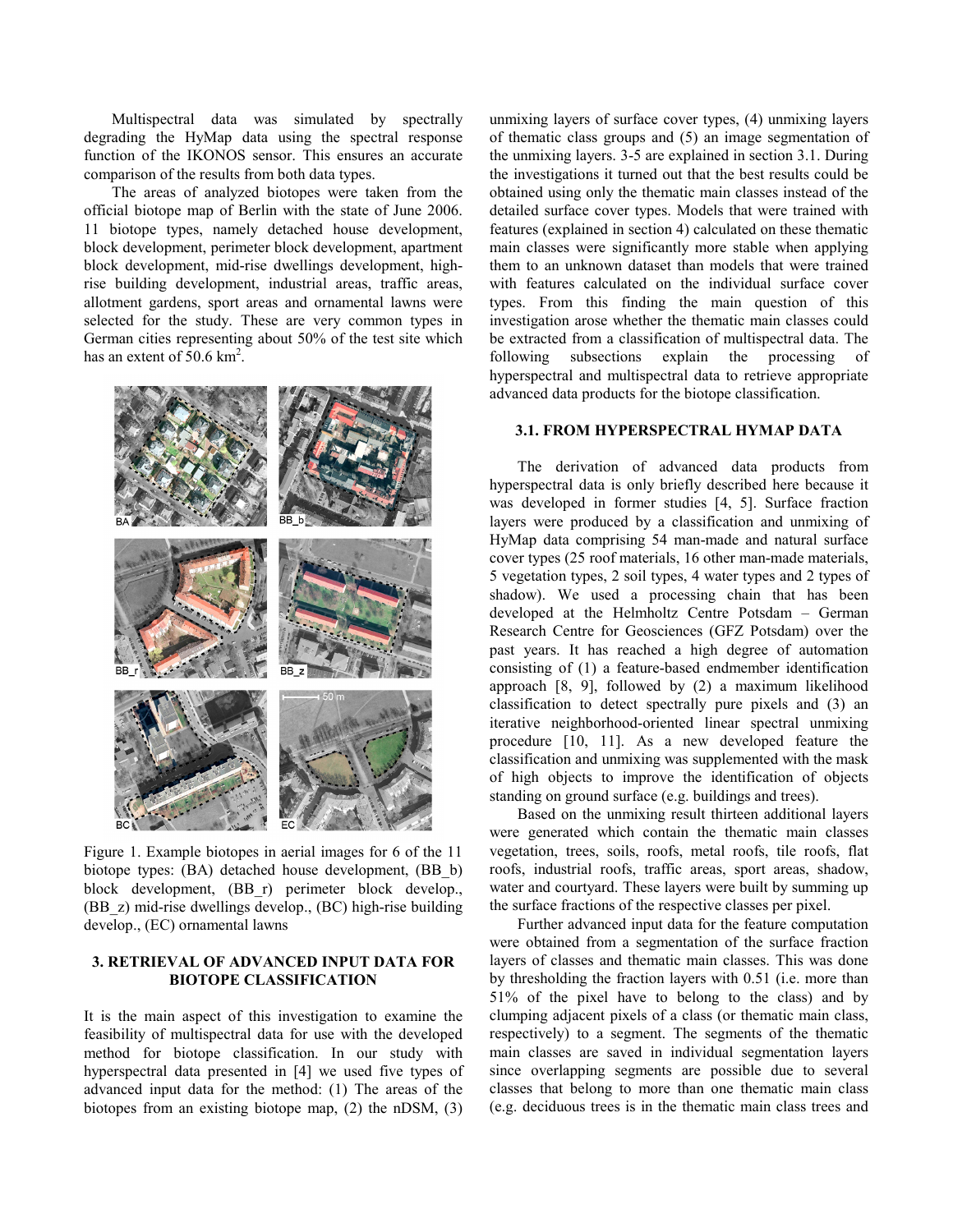vegetation). The segments of all individual classes are stored together in one layer.

# **3.2. FROM MULTISPECTRAL IKONOS DATA**

We compared the performance of four different classifiers for the classification of the IKONOS data: Support Vector Machines (SVM) [12] and the Maximum Likelihood (ML) classifier are both pixel-oriented classifiers. SVMs are applied with One-Against-All (OAA) and One-Against-One (OAO) strategy. The ECHO classifier [13] is an extension of the ML classifier with a simple preceding image segmentation into homogeneous image objects. The new software ENVI Fx 4.4 [14] performs a more advanced image segmentation based on a region growing algorithm with a subsequent kNN classification. All classifications were supplemented with the mask of high objects to obviate confusion between roofing materials and pavement materials.

To examine the thematic content of multispectral data we started with all 54 surface cover types for the classification (not possible in ENVI Fx; at present a max. of 47 classes is supported). As expected all multispectral classifications show inferior results to the hyperspectral classification assessed by the overall accuracy with hold-out strategy (ECHO: 68.7%, SVM-OAA: 74.5%, SVM-OAO: 75.7%, ML: 79.8%; hyperspectral: 86.2%). Based on a separability measurement with Jeffries-Matusita distance and the confusion matrices of the classifications we discovered groups of spectrally similar classes (Table 1, A). These classes were merged into spectral class groups in the image and in the test pixel sets only if they belong to the same thematic main class. Thereafter, the overall accuracies improved to ECHO: 86.2%, SVM-OAA: 83.1%, SVM-OAO: 84.1%, ML: 84.6%. The remaining confusion with multispectral classifiers is mainly caused by the classes named in Table 1, B. In addition, a simple majority vote was done with these 4 classification results to eliminate specific problems of the individual classifiers. With ENVI Fx and the merged 43 classes only 55.6% could be achieved and thus was not considered in subsequent analyses. Here, problems occurred with the segmentation due to low contrast materials and shadow effects (Fig. 2).

Table 1. Groups of spectrally similar classes that could be merged (A.) and not merged (B.)

|   | Red clay tile $\&$ auburn clay tile $\&$ red concrete tile |
|---|------------------------------------------------------------|
|   | Aluminum & PVC & Plexiglas (all used for roofing)          |
|   | Dark & bright bitumen roof sheeting                        |
|   | Steel with protective coating $\&$ glass                   |
|   | River & pond                                               |
|   | 3 different types of concrete payements                    |
|   | Lawn & meadow                                              |
| В | Coniferous trees $\&$ shadow on vegetation $\&$ greenhouse |
|   | Lake $&$ shadow on non-vegetation                          |
|   | Deciduous trees $\&$ green roofs                           |



Figure 2. A building with low contrast to it's surrounding (HyMap, middle image). The borders of the ENVI Fx segmentation (right) do not meet the building's border yielding to false classification compared to the ML result (left image; building roof: red class).

From the resulting classification the same data products are derived as from the hyperspectral unmixing result. The pseudo-unmixing layers contain only the values 0 or 100. Based on the IKONOS classification with 43 merged spectral classes it was possible to generate all 13 thematic main classes. Only high confused classes were not included. The pseudo-unmixing layers of classes and thematic main classes were also segmented as described in section 3.1.

#### **4. BIOTOPE CLASSIFICATION**

In this section we describe the use of the advanced input data from both sources, multi- and hyperspectral data, to classify urban biotopes. Therefore, in [5] we developed a new approach employing an individual fuzzy logic model for the identification of every biotope type, i.e. each model is able to recognize biotopes of it's own type and to reject biotopes of other types. In [4] the build-up process of these models was automated.

The nDSM, the (pseudo-)unmixing results of the optical input data, the segmentation images and the rasterized areas of the biotopes are the basis for the calculation of numerical feature. Each biotope type model consists of quantitative features that describe the composition of the biotopes of different surface cover types and their arrangement within the biotope. The features [15] were developed to numerically capture the characteristics of the biotope types.

Applied to a biotope every biotope type model (Fig. 3) calculates a similarity value expressing the similarity of the biotope to the corresponding biotope type of the model. Finally, the biotope is classified with the biotope type whose model calculated the highest similarity value.



Figure 3. Schematic model design of the biotope type models. See [4] for details.